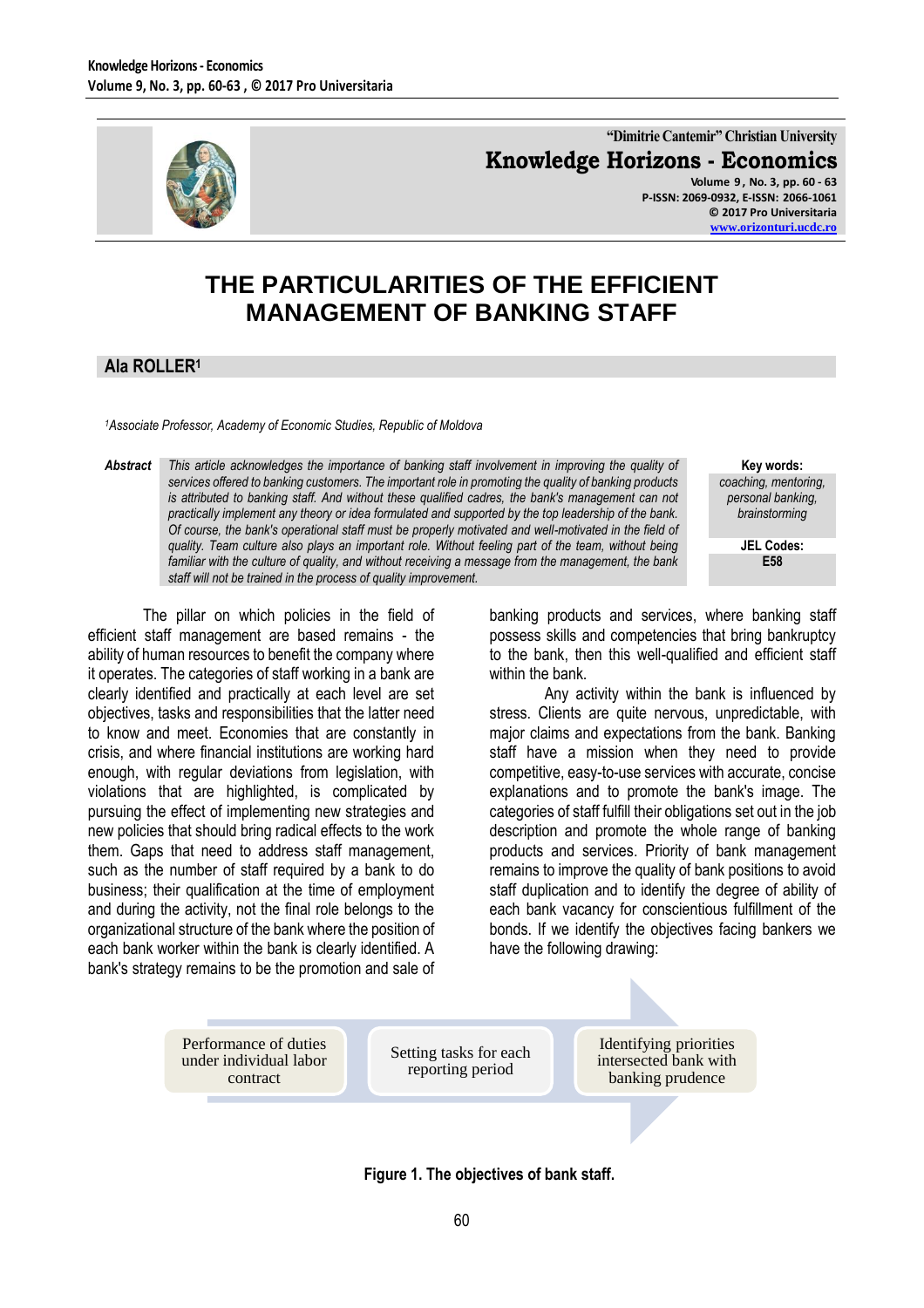The management of permanent staff requires major changes especially in a financial institution, where every year there are changes related to top management. The correspondence of the activity with the legislation in force remains one of the highest priorities, but for the Republic of Moldova the bankruptcy of the three banks has proved that the leading institutions such as the National Bank of Moldova and the legislation in force was not an impediment to to record gaps as a result of which, Banca de Economii S.A., BC Banca Sociala S.A., BC Unibank S.A. have gone bankrupt.

Serious regulatory breaches have been reported to those three banks that in turn have compromised the entire banking system. If we are to refer to the number of employees who were made redundant among the three banks, their number was BEM with 570 staff subdivisions of 2151 persons or 21.1% of the total at the banking system level presented in the Annual Report of the bank for 2014. At BC Banca Socială S.A. in 2012 there were 813 people, of which 75% were university graduates and post-university graduates, the average age of the specialists was 38 years, information taken from the Bank's Annual Report for 2012. At BC Unibank S.A. in the situation as of 31.12.13 there were 5 branches, 43 agencies, according to the Annual Report for 2013, lacking the number of staff employed.

Although the staff policy of these banks was satisfactory, it turned out that the hierarchical level of responsibilities where deviations from the bank policy set for the year were not followed. If we are to reschedule these listed banks, they are in the liquidation phase and the staff re-invested in the banks in the banking system, most of them being taken over by BC Moldova Agroindbank S.A., BC Victoriabank S.A. and BC Moldindconbank S.A. the largest banks in the national banking system.

Besides, these 3 banks are under the early intervention regime, which does not allow customers to have full confidence in the banking system. Following the measures listed by the NBM for the recovery of the financial situation per entire banking system, we can mention that the input of the external auditors was and is an opinion that is taken into account in annihilating the situation created in the banking system, for the conviction that banks in the banking system will become strong in the shocks the NBM remains close to pursuing their activity, so if we are to refer to their lending activity, they report daily to the NBM to avoid excessive crediting of affiliated persons, bank employees or the largest 10 debtors of the bank.

The Bank's strategy on efficient bank staff management proposes new management modalities, such as:

- their professional skills and abilities;

- technical skills and abilities, they have to be trained in the process of working on the new moments in the activity, about the new technologies that will be implemented by the information system; we mention that cutting-edge information technologies diminish the number of staff in the bank, because banking processes become more technical and do not require decisionmaking from human resources;

- general staff skills and abilities - every employee of the institution knows exactly his obligations and responsibility in accordance with the bank's general policy and signatures to preserve banking secrecy, as the confidentiality of the information presented to the bank is important both natural and legal persons;

- skills and knowledge of the economic and financial situation of the country - we note that it is important for the banking staff to have clear, precise information about the country's economy, as well as the knowledge of the information presented by the bank management and the information posted on www. bnm.md.

The management of human resources at international level has gained a special importance, where human resources are valued as the most valuable asset of a company. Human resources are unique in terms of their potential for growth and development, as well as the ability to know and overcome their own limits. Lately, due to the rapid development of the market, but also due to the fierce competition, we are facing a great demand of banking specialists. Starting from demandoffer play, labor migration from one bank to another is very high, and every financial sector employer would like to be able to achieve such a human resource management that would allow its stability of strength work, loyalty to the best employees, reducing the cost of training new staff.

The community no longer reacts so painfully to banks bankruptcy, and closed bank staff find training or retraining opportunities to find a job. We mention that even the largest banks in banking systems face shortcomings in their activity when customers are not receptive to banking products and services proposing them to them. And in order to attract new customers, the bank does not have enough strength because in the competition field several financial institutions with the same financial activities and practically the same spectrum of banking products and services are identified.

Collaboration of banking staff with clients needs to be tightened so that they can turn to their bank services again. It is clear that the skills of the bank employee greatly influence decisions made by the client in choosing the product or the banking service. *The issue faced by banks regarding the management of human resources refers to the following coordinates*: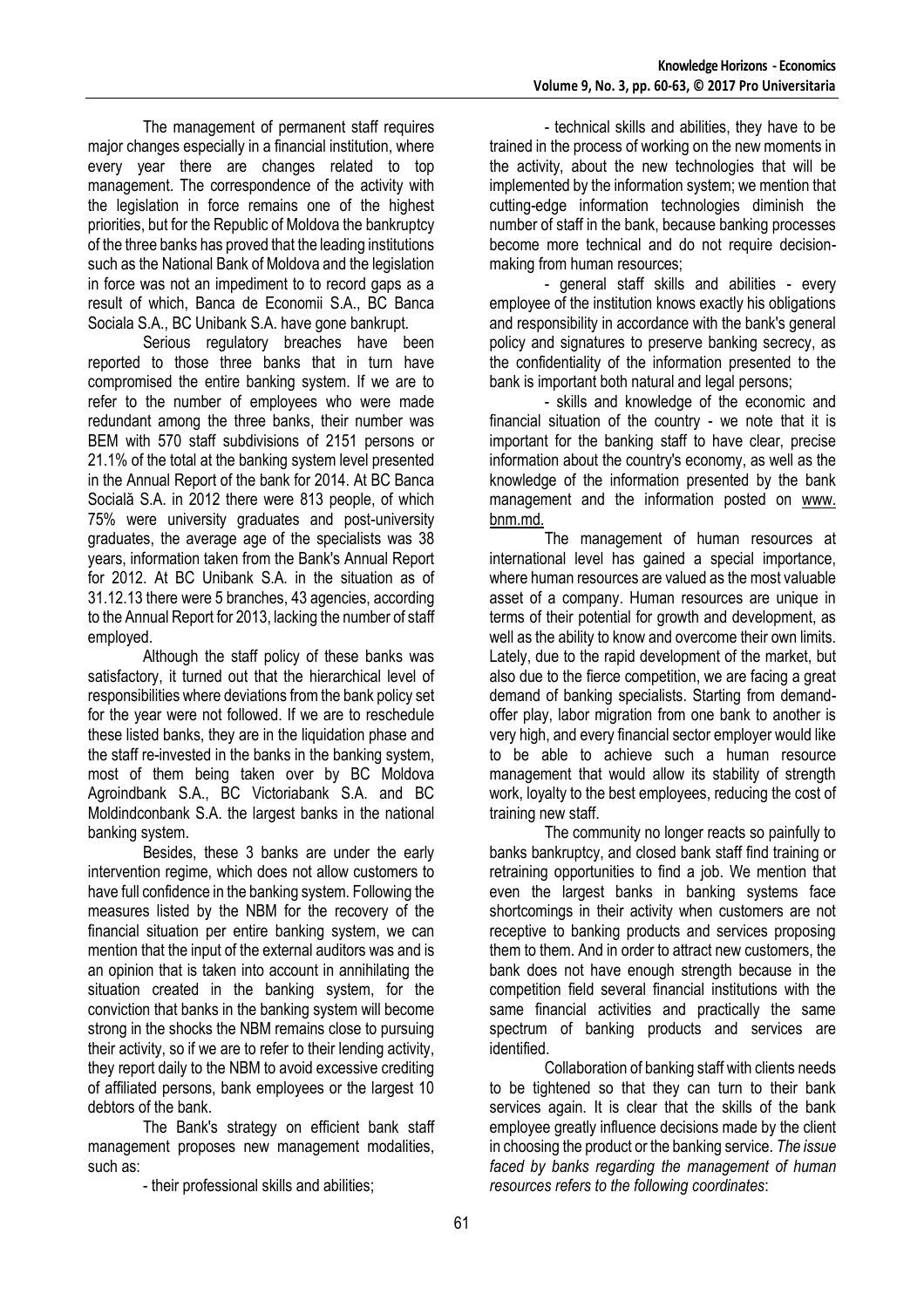- **development and retention**. The financial and banking sector is a dynamic, fast growing field, which changes the expectations of qualified staff.

- **motivation**. Compensation and motivation, as an essential component of human resource management, must be real and competitive.

- **geographical location**. Managing territorially-spread resources raises issues of data fragmentation and centralized management as well as management costs.

- **cost control**. In a highly competitive environment, where profit is more and more difficult to obtain, and between active and passive interest margins sometimes only 2 percentage points, it raises the issue of streamlining the processes and optimum use of the workforce.

- **effective training**. The need for training increases with the growth and sophistication of the market and the products offered. It is necessary to be able to carry out this training as efficiently and costeffectively as possible.

- **reporting**. Perhaps most ad-hoc reporting requests are related to human resources. Human Resources departments in banks have to cope with both internal and external demand.

- **legislative amendments**. In the field of human resources, legislative changes imply the need for rapid adaptation and minimal effort.

Starting with the year 2010, with the similarity of banking products and services, quality has become an increasingly important factor in the choice of customers by the commercial bank. Customers have begun to have access to information more and more, have become increasingly demanding and have started preferring to pay more for quality. In order to maintain its position on the banking market, and in order to increase its market share, the bank's management has appropriated the law of exchange of mentality, that is, from quantity to quality. However, this change is fruitful only if it is made entirely by the bank, at the level of each department, of each individual. the bank's management must also take into At present, it is extremely important to explain to the bank's employees why quality is emphasized, what are the advantages of qualitative "sales", which also implies the consequences of lack of quality - non-quality - in the sale and after-sales process. Of the 11 remaining banks in Moldova, it is difficult to predict which of them will remain in the position of "leader", we mention that small banks encounter problems with raising capital or attracting new clients.

In the process of continuous improvement of the quality of services, all staff should be involved using various incentives that inevitably improve the bank's activity and increase the quality of the services provided:

*- a way to encourage staff* to participate in proposals to improve the quality of banking products and services, banking processes and procedures;

- *launching individual competitions* and competitions between agencies within a bank.

- *regular meetings and presentations* of presentations are extremely beneficial and have the role of encouraging the bank's employees to communicate their ideas to the audience, to make them cross the barrier of "emotivity", which also helps them in their relationship with customers.

These competitions must be completed with prizes, both in the form of large amounts of money for employees, money for the benefit of employees (organizing festive masses, teambuilding) and in the form of various bonuses (promotional materials with the bank logo: pens, briefcases, backpacks, key rings, cups, etc.). Prizes must be awarded in an official format, handed over by a person in the bank's senior management (chairman, general manager), with a positive impact on staff.

These elements are related to the bank's activity and are traced back to corporate governance where changes are continually made to improve the banking business. The staff must feel the comfort at work and then the profitability of their work will rise a lot, but the link between comfort - incentives and motivation is direct, and the scheme would look like this:



**Figure 2. Contemporary ways of managing bank staff.**